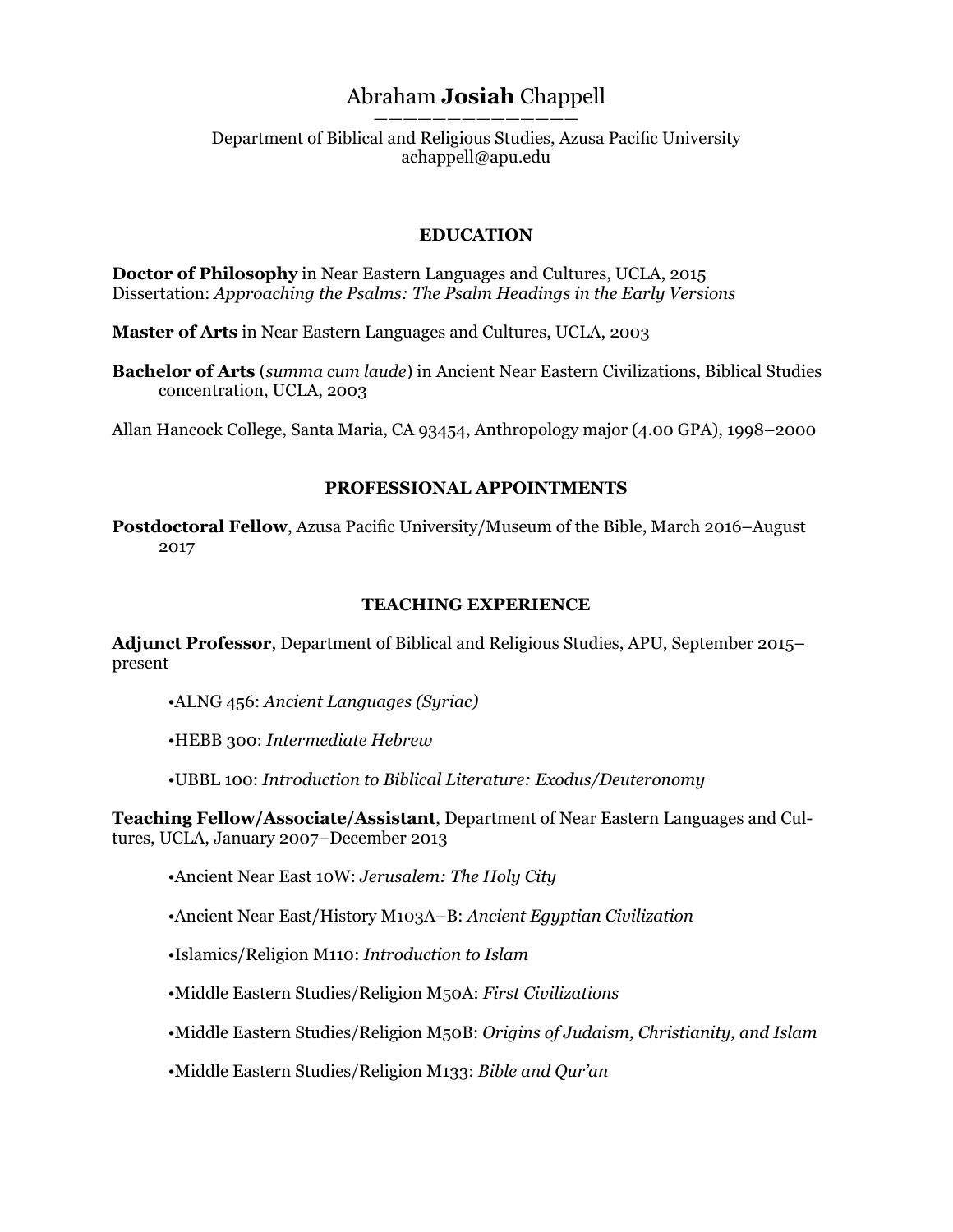# **ACADEMIC HONORS AND ACHIEVEMENTS**

Filed PhD dissertation, December 2015

Edwin M. Yamauchi Award for Excellence in Textual Studies, August 2013–August 2015

LOGOS in Oxford Award (GSI/SCIO/Wycliffe Hall), June 2013

Advanced to Doctoral Candidacy (ABD), March 2013

Passed all Near Eastern Languages and Cultures Department PhD comprehensive exams, as of Winter 2013:

•Hebrew/NWS Dialects (primary language) •Syriac (secondary language) •Coptic (tertiary language) •German (research language) •Biblical Criticism •Second Temple Judaism

Passed Near Eastern Languages and Cultures Department MA comprehensive examinations, as of Summer 2003:

•Hebrew/NWS Dialects (primary language) •Biblical and Targumic Aramaic (secondary language) •Modern Israeli Hebrew (research language) •Biblical Criticism •Second Temple Judaism

Graduated *summa cum laude*, Summer 2003

- UCLA Near Eastern Languages and Cultures Departmental Scholar (allowing concurrent undergraduate and graduate enrollment), 2002–2003
- UCLA Provost's Honor List: Fall 2000, Winter 2001, Winter 2002, Fall 2002, Winter 2003, Spring 2003

University of California Regents Scholarship, 2000–2002

Allan Hancock College AAW Scholarship, 2000–2001

Allan Hancock College Dean's List, 1999 & 2000

# **PROFESSIONAL MEMBERSHIPS**

Society of Biblical Literature (SBL), member since 2008

St. Shenouda the Archimandrite Coptic Society (SSACS), research associate since 2008

Museum of the Bible Scholars Initiative (MOTBSI), postdoctoral fellow and mentor since 2016; fellow since 2013

International Association for Coptic Studies (IACS), member since 2016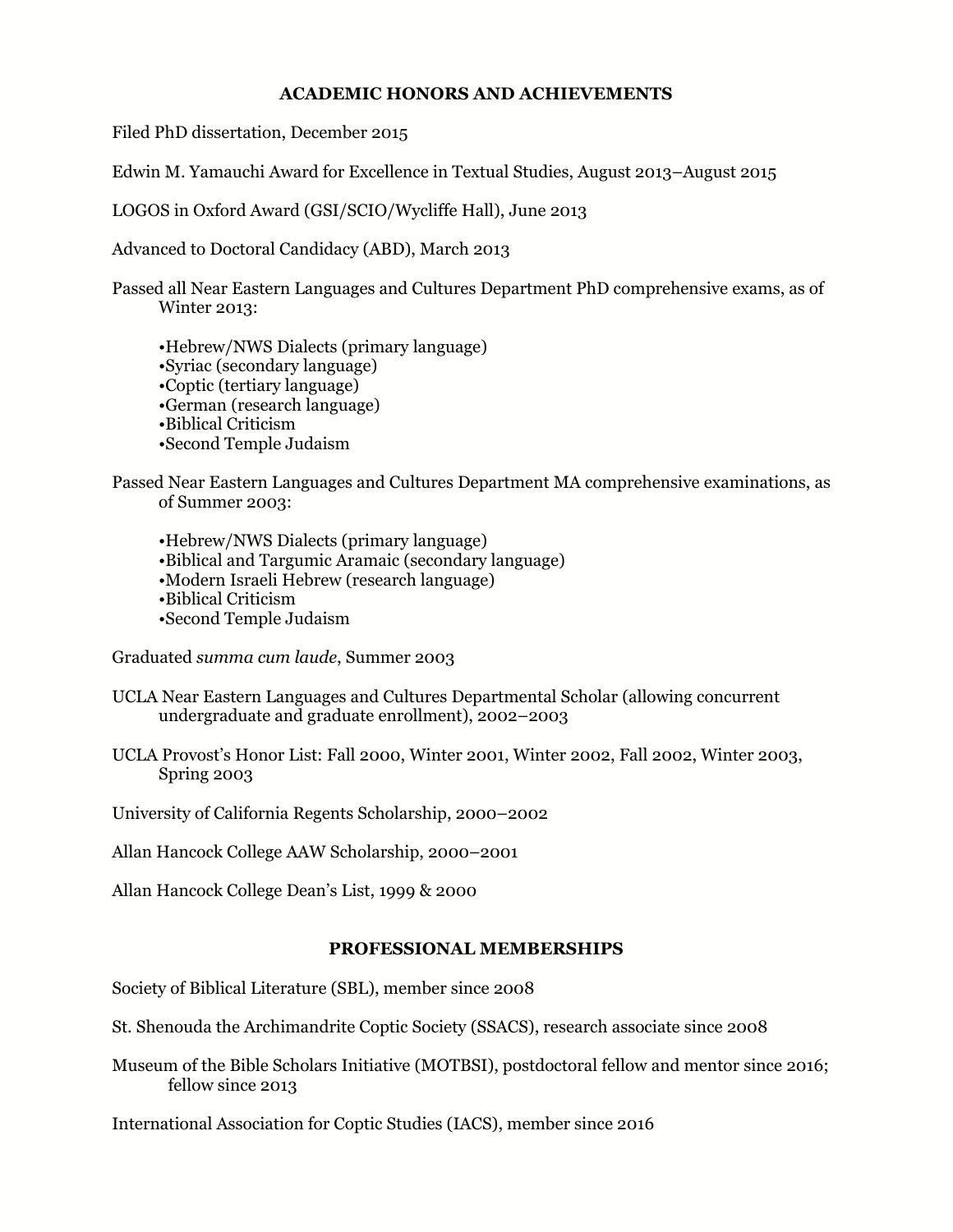### **LANGUAGES**

*Biblical Languages (Primary):*

•Hebrew [Epigraphic, Biblical, Mishnaic, Modern Israeli] •Aramaic [Imperial, Biblical, Targumic, Neo-Aramaic] •Greek [Attic, Koinē/Biblical]

*Biblical Languages (Secondary):*

•Coptic [Sahidic, Bohairic] •Syriac •Latin

*Biblical Languages (Tertiary):*

•Armenian [Classical/Grabar, Modern Eastern] •Arabic [Classical/Fusḥa] •Ethiopic

*Ancient Near Eastern Languages:*

•Northwest Semitic Dialects [Ugaritic, NWS Inscriptions] •Akkadian •Sumerian

*Modern/Research Languages:*

•French •German •Spanish •Italian

### **MAIN AREAS OF INTEREST**

Hebrew Bible (especially the Psalms and Daniel)

The Second Temple Period and the Apocrypha and Pseudepigrapha

New Testament (especially the Gospels and Revelation)

Ancient Languages and the Early Versions of the Bible (epecially Coptic and Syriac)

Late Antiquity and the history of Early Christianity, Rabbinic Judaism, and Islam